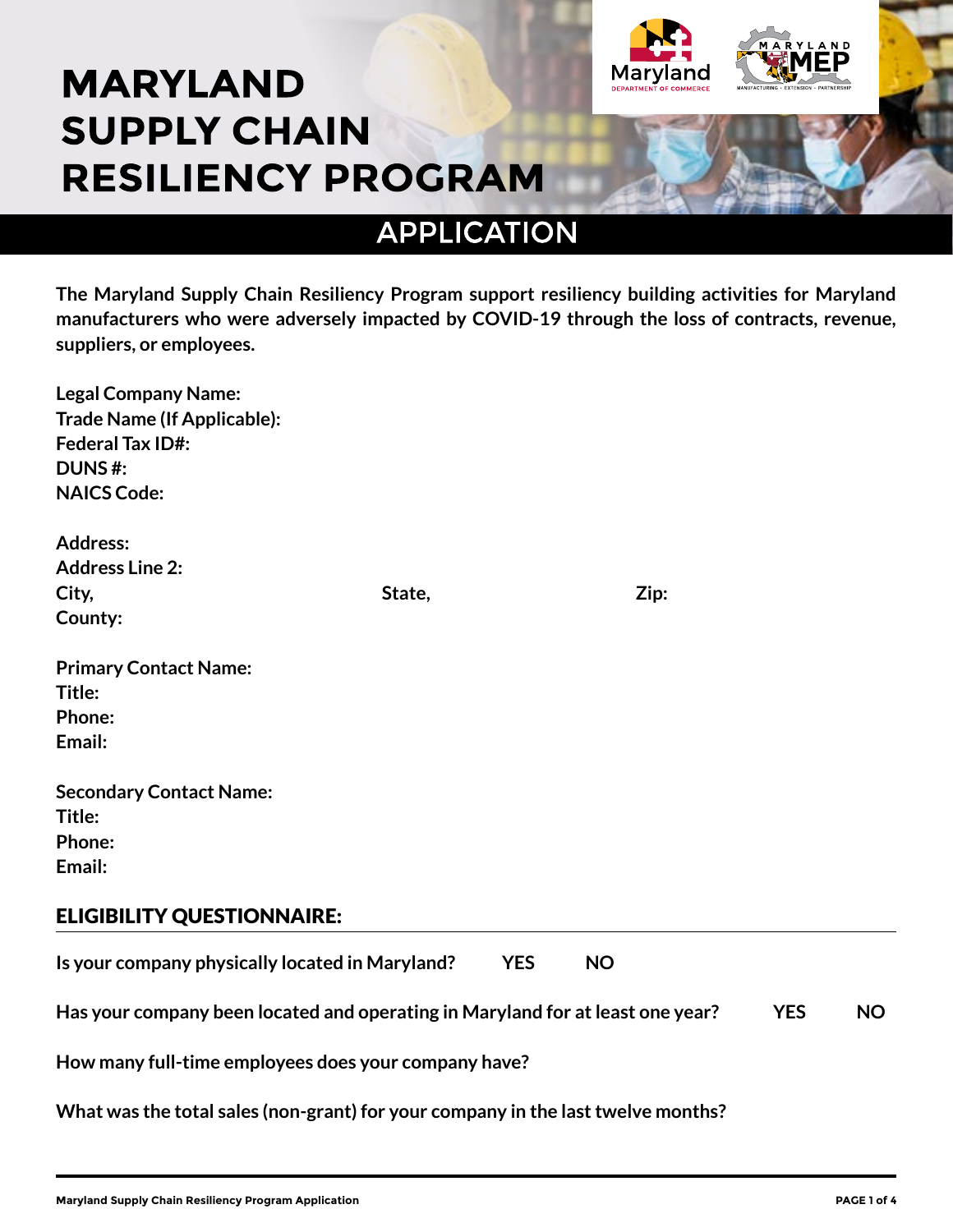**Has your company been negatively impacted by COVID-19? YES NO**

**If yes, can you quantify the financial impact?**

- **Yes No**
- **• Amount**

**If yes, have you had to reduce your workforce?**

- **Yes No**
- **• Amount**

**Does your company supply to other Maryland businesses? Is your business important to the success of other Maryland companies? Has COVID-19 impacted your ability to supply goods or services to another Maryland business? Yes No**

**If yes, please explain:**

| Is there competition for your products and services outside of Maryland? | Yes | No. |
|--------------------------------------------------------------------------|-----|-----|
| If yes, please explain:                                                  |     |     |

**Has your company identified new opportunities, customers or markets as a result of COVID-19?**

- **New products? Yes No**
- **New markets? Yes No**
- **Increased sales? Yes No**
- **New investments in organization (equipment, building expansion, technology, etc.)? Yes No**

**Have any of the following operations been impacted by COVID-19?**

| <b>Sales (Loss or Growth)</b> | <b>Supply Chain Disruptions</b>              |
|-------------------------------|----------------------------------------------|
| <b>Loss of Customers</b>      | <b>Technology Changes</b>                    |
| <b>Reduction in Capacity</b>  | Loss of Government Contracts (if applicable) |
| <b>Reduction in Workforce</b> |                                              |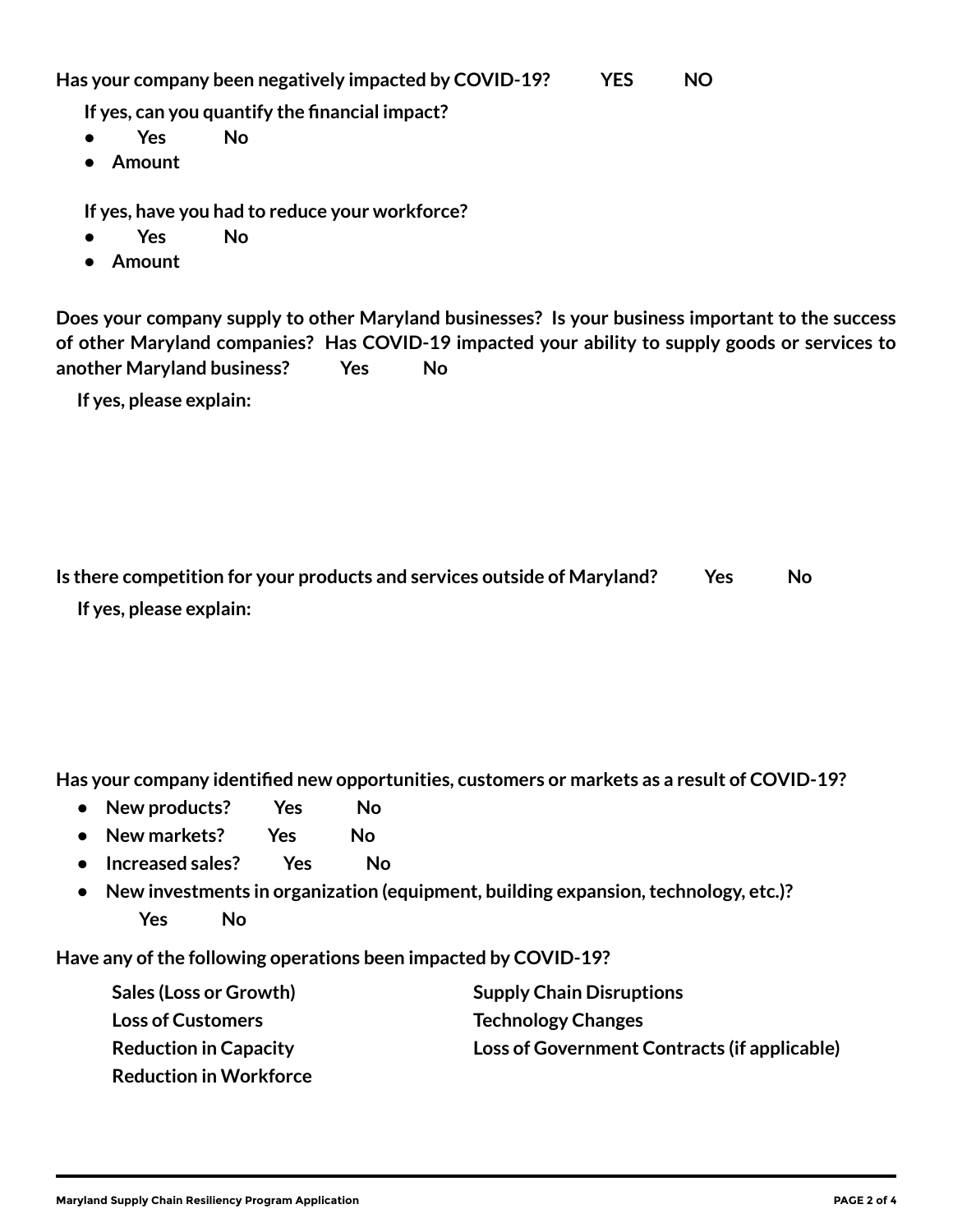**Has the organization developed and/or implemented a strategy for recovery and growth? Yes No If yes, please explain:**

**What is the greatest area of need / assistance to facilitate economic recovery and growth?**

**Has the organization identified a program, service or need in any of the following areas for which financial assistance will be utilized:**

**Strengthening your supply chain (supplier scouting, supplier qualification, quality, diversity, reshoring, etc.)**

**Improving / enhancing your position in the supply chain (Quality Systems, ISO, Customer Diversification, Market Diversification, etc.)**

**Exporting**

**Developing New Customers / New Markets**

**Technology Enhancements / Improvements to Increase Competitiveness**

**Recovery / Resiliency Activities**

**If you checked any of the items above, please provide the following:**

**Title of Project or Program: Brief Description of Services:**

**Service Provider or Partner: Cost of Project: Schedule: (Start Date / End Date) Expected Impacts / Outcomes:**